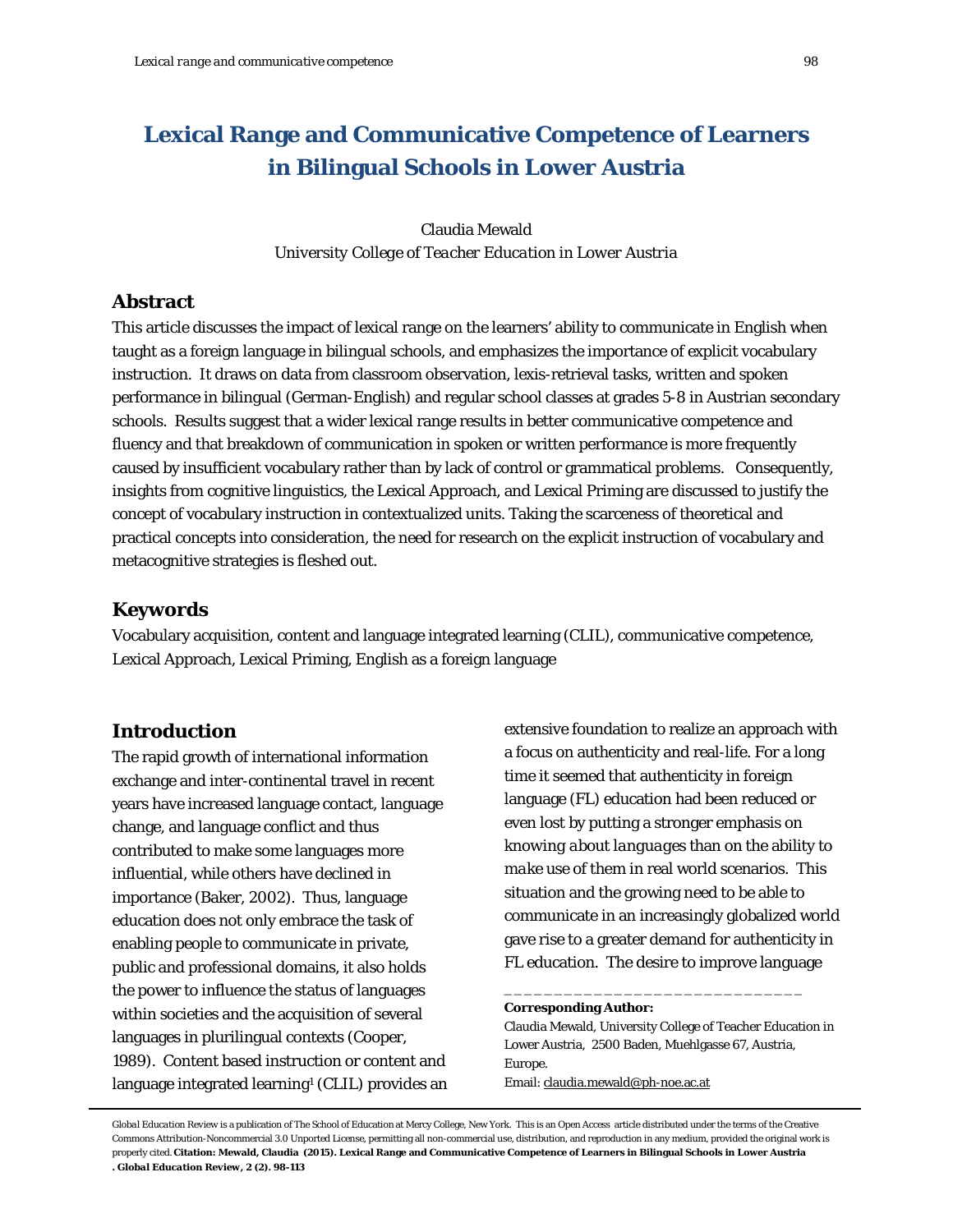learning opportunities for *all* learners thus encouraged the development of bilingual programs and the implementation of CLIL in Europe. In order to support plurilingualism, a paradigm shift from learning to use languages with native-speaker like perfection, to an objective that aims at communicative, social and intercultural competence was suggested. With successful communication being the goal in plurilingual societies, strategies that enable fast, effective and sustainable language acquisition have become interesting for planning instruction, especially at the beginner level.

CLIL classrooms emphasize the instruction of vocabulary, which seems to bear positive effects on the learners' communicative competence. Therefore, research was carried out to investigate whether a wider lexical range through CLIL would also result in better communicative competence and fluency.

## **Theoretical Background**

Research results from cognitive linguistics suggests planned instruction of larger lexical units (Boers & Lindstromberg, 2008) in the form of chunks of language such as word partnerships (also called collocations) or fixed and semi-fixed phrases to achieve the goal of communicative competence as quickly and effectively as possible. The focus on collocations and phrases as the guiding framework for syllabus design has been promoted in the *Lexical Approach* (Lewis, 1993) and more recently in a new theory of words and language called *Lexical Priming* (Hoey, 2005). This work suggests that real communication is essential to fostering motivation in language learning. The desire not only to be able to communicate fact-based, simple information, but also to be able to communicate messages at an intellectual and emotional level, calls for materials and activities to express opinions and attitudes from an early stage in the language learning process. Hoey

(2005) maintains that collocation plays an important role in *lexical priming*, which is a potentially personal and unique process. He explains that in the process of understanding and intake, words are mentally primed for collocational use, which is responsible for naturalness. "Every word is primed for use in discourse as a result of the cumulative effects of an individual's encounter with the word" (Hoey, 2005, p. 13). Primings are neither static nor absolute. Any priming is unique because of the "individual's experience of language, and the primings that arise out of these experiences" (Hoey, p. 11). Primings may be reinforced, extended or cracked over time. Therefore, Hoey suggests that learners should be surrounded by authentic input that provides ample evidence for lexical primings to come into existence, and to get built up inductively and yet individually. This should be done in a way that collocations and word associations are encouraged, rather than in lists of isolated words disconnected from all their primings.

Taking the above into consideration, language education should make use of an individualized, strategic approach to the acquisition of a broad lexical repertoire in order to encourage natural language acquisition in the process of learning so that new language can be used effectively, but without the claim of nativespeaker like perfection (Seidlhofer, 2011, p. 187). Thus, learners of English as a foreign language (EFL) would aim at becoming users of English as a lingua franca (ELF), which measures proficiency in terms of its use as a "communicative resource" and not only "in terms of degrees of conformity to NS norms"2 (Seidlhofer, 2011, p. 195 & 187).

If learners were freed from the need to demonstrate grammatical perfection, especially at the beginning of the language learning process where basic interpersonal communication skills are prevalent, their language awareness and resources from other languages could be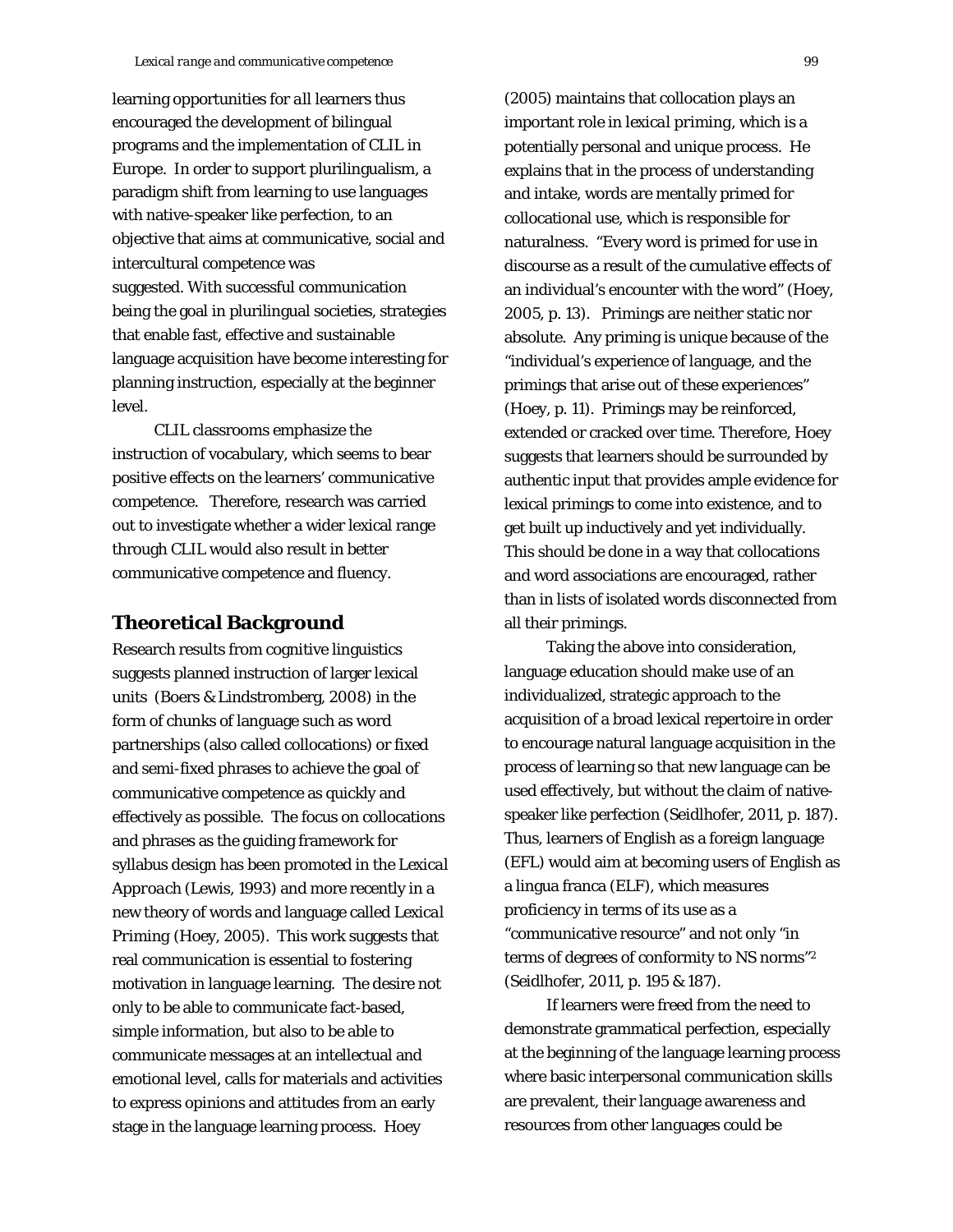consciously exploited and made use of without the "fear" of making connections between the languages that might result in temporarily incorrect use (interlanguage). Being freed from the *inhibiting native speaker competence goal*, learners of additional languages would be encouraged to appreciate their ability to put the language they are learning into effective communicative use instead of limiting their output to what can be said or written in an absolutely correct way. This would simultaneously encourage risk taking and a richer and more complex, although not necessarily more accurate, output.

Seidelhofer suggests that understanding ELF "as a naturally occurring use of language" (2011, p. 208) should thus encourage a redefinition of *English as a subject*. In the light of this re-definition, a new perspective on CLIL and how to achieve functional plurilingualism should be considered as well.

With the focus of EFL instruction on successful communication in the early 1980s and the rejection of the grammar-translation and the audio-lingual method, the importance of vocabulary acquisition increased in linguistic and methodological research. Nevertheless, how learners can be supported in the vocabulary acquisition process, and how a sustainable knowledge base can be achieved "has remained a sporadically addressed, minority concern" (Boers & Lindstromberg, 2008, p. 3), and a widely neglected field in research (Richards, 1985, p. 176).

Despite the generally acknowledged importance of vocabulary acquisition through collocations, lexical chunks or phrases in connection with functional language, there does not seem to be common consensus about how to incorporate vocabulary acquisition in a meaningful way into teaching and learning. The common assumption that communicative language education alone would be sufficient to acquire a broad lexical repertoire subconsciously and effortlessly has not been supported by research results; and empirically proven methods or concepts of explicit vocabulary instruction do not exist (Boers & Lindstromberg, 2008).

The neglect of explicit vocabulary instruction seems to have many reasons, the most prominent being the common disapproval of formal grammar instruction and the memorization of lists of decontextualized words (Laufer, 2005). Moreover, findings from corpus studies3, which collect written or spoken linguistic data to describe languages, or theoretical and methodological implications of approaches such as the *Lexical Approach* (Lewis, 1993) or *Lexical Priming* (Hoey, 2005), have not yet shown sufficient impact on teaching.

One of the reasons for this seems to be the fact that cognitive linguists have only just started to research and describe *"motivation* of lexical units," e.g., the use of collocations and fixed and semi-fixed phrases, for the benefit of language learners (Boers & Lindstromberg, 2008, pp. 18-19). Moreover, apart from theories about memorization, remembering, or forgetting, very little seems to be known about vocabulary acquisition strategies (Clark & Paivio, 1991; Nation & Waring, 1997), or how anchoring and lexical priming work in second language acquisition (SLA) (Hoey, 2005).

While vocabulary acquisition in schools still seems to be a linear process based on vocabulary lists that are copied from course books, laboriously memorized, and quickly forgotten, CLIL classes seem to take completely different approaches that are perceived as more motivating and effective.

The following view into CLIL classrooms with a focus on vocabulary input and output attempts to picture ways of more meaningful vocabulary instruction. Data was collected in two studies between 1999 and 2014.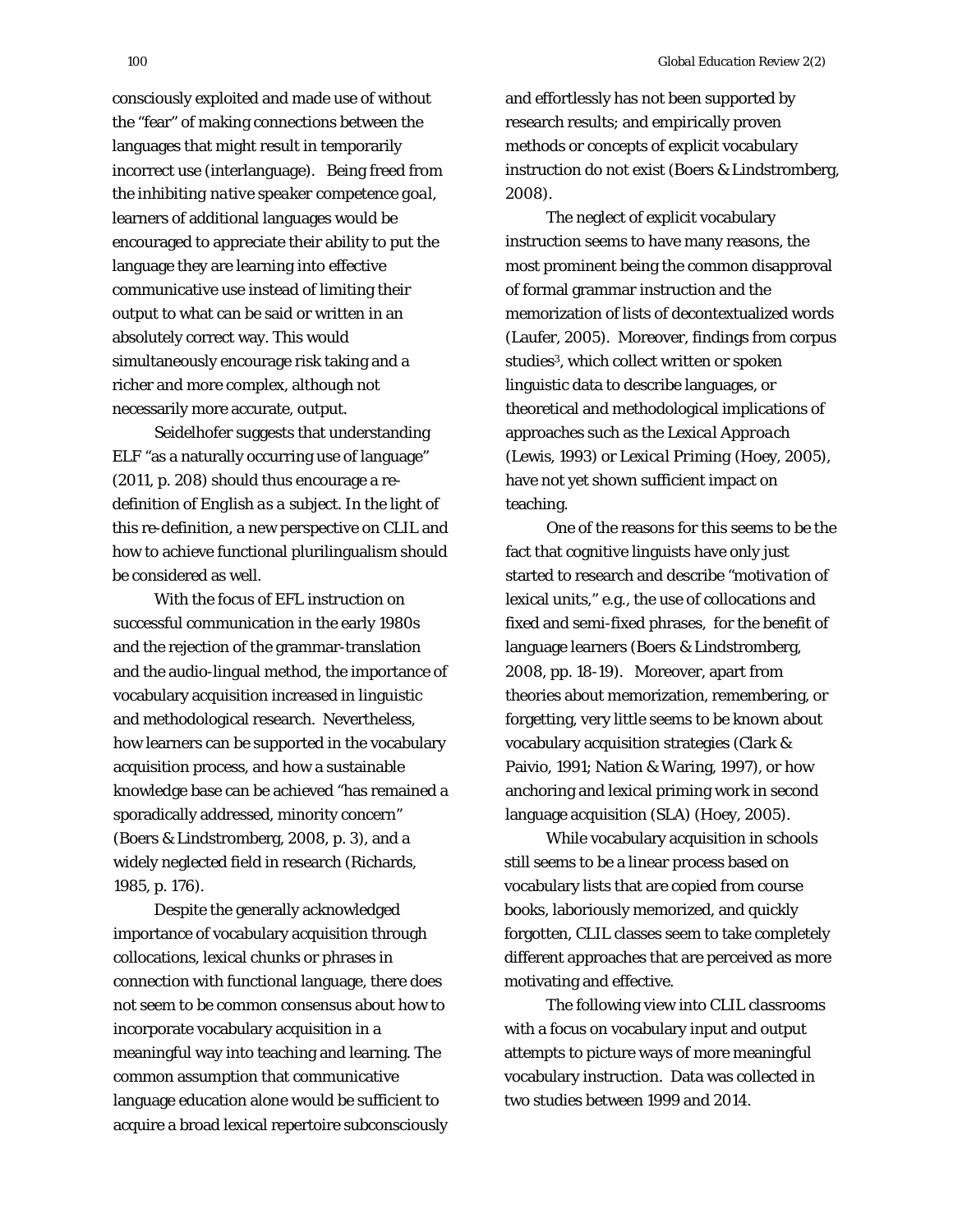## **Context and Methods**

When Lefranc (2000) suggested that bilingual education would become the norm in Europe and that it should start as early as possible (i.e., in kindergarten), Lower Austria was already looking back at a history of four years of bilingual education in sixty-five schools, with a steadily growing number of participants in a school pilot called "English Across the Curriculum"4 (EAC) and an even longer tradition of previous autonomous implementation.

The data presented in this article was collected between 1999 and 2004, and between 2009 and 2014 in CLIL and regular general secondary schools. CLIL schools used to implement up to five lessons taught bilingually per week on a regular basis. The early sample comprised a purposeful selection of four CLIL case study schools with varying experience, human and material resources, and demographic profiles; and four regular schools with similar profiles to provide a broad overview of the impact of bilingual education. The later data focused on learners in one of the CLIL case study schools which had chosen to concentrate on explicit vocabulary instruction. Thus, the school was selected to provide information about the impact of the latter.

The data for the analysis of the learners' lexical range is based on a learner corpus<sup>5</sup>, i.e., an electronically stored collection of text produced by the learners, which was compiled from a lexis retrieval task, and spoken and written texts produced in rehearsed as well as in spontaneous exercises. The lexis retrieval task was carried out with thirty-six year eight pupils from CLIL classes, and the texts were produced by seventy-two pupils in CLIL and regular classes in the early sample; the later sample comprised twenty pupils for the lexis retrieval task as well as for text production. The difference in number and sampling of the pupils in the two studies is a shortcoming in terms of the comparability of results. However, while the first study concentrated on the comparison of

CLIL to regular pupils, the second study was not intended to compare, but to describe the language CLIL pupils were able to produce after explicit vocabulary instruction.

## **The Lexis Retrieval Task**

The lexis retrieval task was only carried out in CLIL classes. This task was not implemented at regular schools because the knowledge base of textbook related words was not of primary interest. In this task the pupils collaborated in triads to avoid shyness or inhibition when working with an unfamiliar person. They were asked to say words, phrases and sentences they could remember from CLIL lessons in twenty minutes. The items were processed by the researcher and shown on a whiteboard screen, assuming that this would trigger more output.

The output generated by the lexis retrieval task was analyzed for frequency and categories using MAXDICTIO (Kuckartz, 2003), a software for the evaluation of texts based on quantitative content analysis which helps to create an index of the words used in a text. To categorize the CLIL-specific items, information from course book analysis, interviews with experts from the case-study schools, and data from observations were used. Words used in the English textbooks were separated from CLIL-specific words and phrases, and the remaining items were then categorized according to subject. Items deriving from the pupils' knowledge of the world (KOW6), i.e., words most likely to be known from the real world, as well as international words (computer, mobile phone, to chill out, etc.), were identified by the pupils immediately after the lexis retrieval task and excluded using "stop-lists", i.e., the words remained in the corpus but they were not counted for frequency in MAXDICTIO.

To analyze the data a type-token ratio<sup>7</sup> was calculated, i.e., the total number of words, and the types, with and without L1 words was compared with the number of words excluding repetitions, the tokens.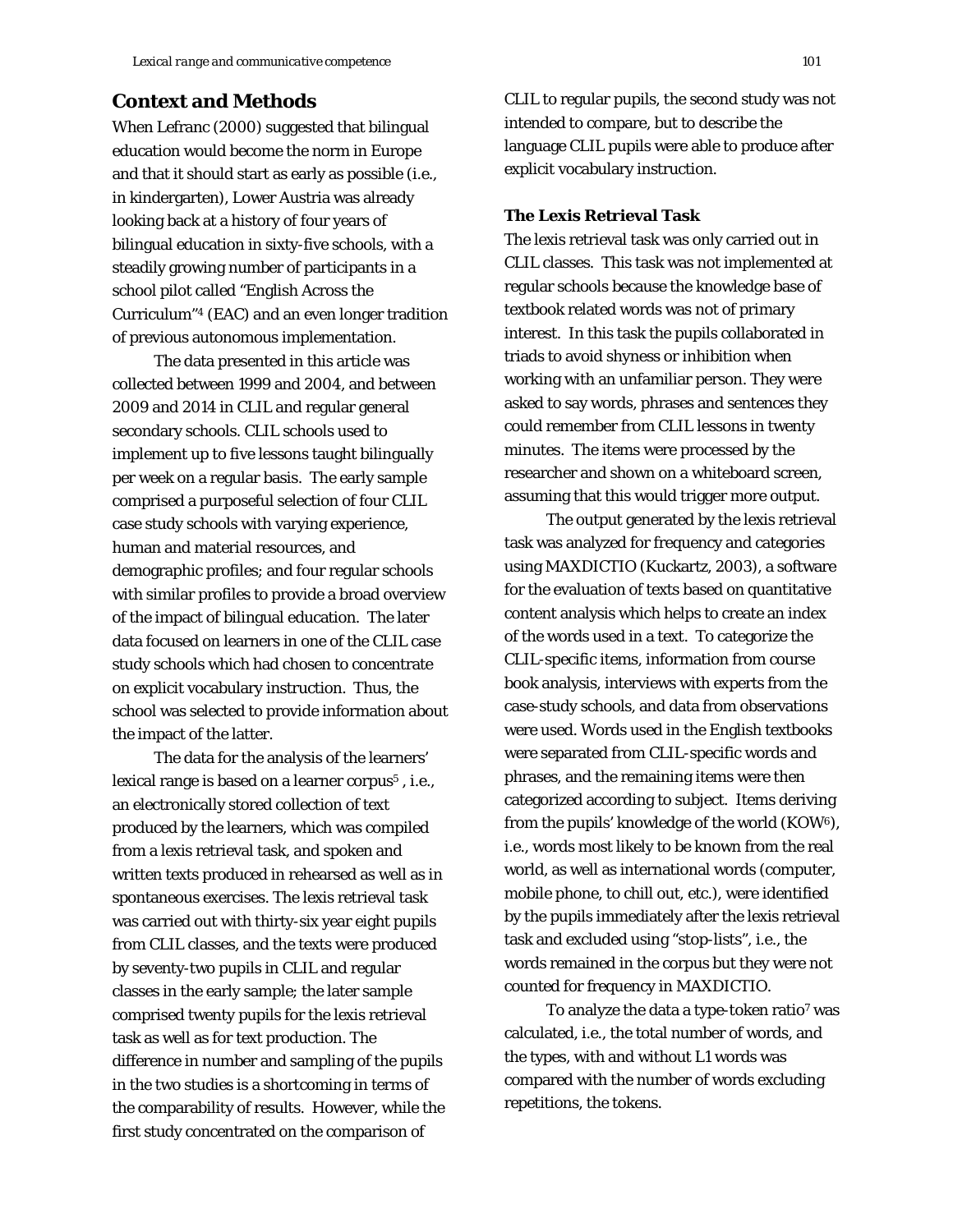#### **Written and Spoken Texts**

Data collected consisted of more than two hundred transcribed spoken texts. Seventy-two "typical" high, average and weak performances were selected by the teachers to avoid researcher error or bias. The texts were analyzed according to fluency (McCarthy, 1998; McCarthy, 2009), coherence and cohesion (Weir, 1998), first language (L1) influence (Bialystok, 1991; Duran, 1994), sentence length (Goldman-Eisler, 1972), lexical, grammatical, and phonological accuracy (Bialystok, 1982; Hammerly, 1991; McCarthy, 1998), the ability to express ideas comprehensibly and effectively, and creativity (the ability to provide divergent ideas or answers) (Baker, 2002).

To fully understand the complexity of the language used in CLIL classes, the collected data was supplemented by an examination of the input and output in twenty-five CLIL lessons. The data was organized as non-participant observation implementing a semi-structured observation plan with attention on space and objects, actors, time and acts including pupil participation, events and types of tasks in L1 and second language (L2), content goals and topics as well as language use (Mewald, 2005). The primary focus was on the pupils' utterances, i.e., their "output", which was recorded verbatim. Thus, the data set delivered both qualitative and quantitative data, which is why a framework to allow for the organization of data in a checklist matrix was developed. All systematized data

was summarized to identify recurrent incidents and to develop patterns to identify and to categorize themes and trends. In addition to the complexity of language, the categories included demographic information, classroom organization, task types, error correction, classroom interaction, metacognitive skills, practice, participation, and materials used in the lessons. This article, however, focuses exclusively on the learner's lexical range and communicative competence.

The 2014 sample comprised twenty spoken texts for the same speaking task as used 2004 and twenty-eight written texts from various CLIL settings to identify the impact of explicit vocabulary instruction.

# **Findings from the Lexis Retrieval Task**

The pupils in the early sample produced an average of 96.36 L1 and L2 items in the lexis retrieval task. With an average of 85.7 items per pupil, the later sample produced fewer words but more L2 tokens (22.9) and types (21.55). Moreover, the type-token ratio was clearly higher and the result of 0.94 suggests that hardly any CLIL related words were repeated.

The results also showed that the later sample used more collocations (e.g., alternating current, direct current), chunks (e.g., . . . is made up of, . . . is called, starts . . . and ends . . .), and sentences.

|                  |          |                |       |               |              |              | <b>CLIL</b>   | <b>CLIL</b>  |  |
|------------------|----------|----------------|-------|---------------|--------------|--------------|---------------|--------------|--|
|                  |          |                | L2    | <b>CLIL</b>   | <b>CLIL</b>  | Type-        | Related       | Related      |  |
|                  | Complete | L <sub>2</sub> | List  | Related       | Related      | <b>Token</b> | <b>Tokens</b> | <b>Types</b> |  |
|                  | List     | List           | M     | <b>Tokens</b> | <b>Types</b> | Ratiovii     | M             | M            |  |
| 2004<br>$(n=36)$ | 4,362    | 3,469          | 96.36 | 597           | 461          | 0.77         | 16.58         | 12.81        |  |
| 2014<br>$(n=20)$ | 1,825    | 1,714          | 85.70 | 458           | 430          | 0.94         | 22.90         | 21.55        |  |

#### **Table 1**. Lexis Retrieval Task: Words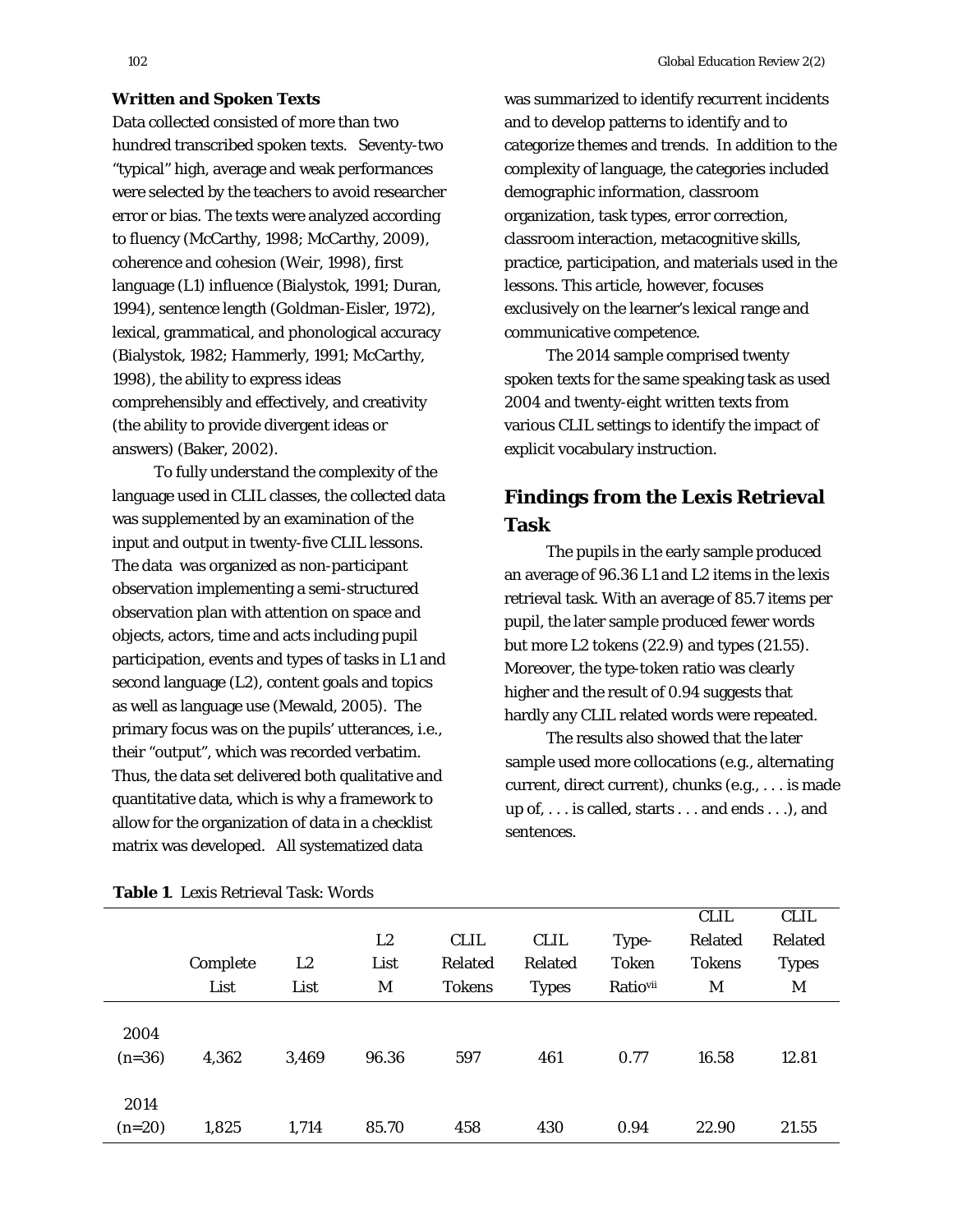|      | <b>Edited list</b> | Words | <b>Phrases</b> | <b>Sentences</b> |
|------|--------------------|-------|----------------|------------------|
| 2004 | 3,469              | 3,381 | 57             | $\bf{0}$         |
| 2014 | 1,714              | 1,420 | 68             | 30               |

|  |  |  |  |  |  |  |  | <b>Table 2.</b> Lexis Retrieval Task: Words, Phrases & Sentences |
|--|--|--|--|--|--|--|--|------------------------------------------------------------------|
|--|--|--|--|--|--|--|--|------------------------------------------------------------------|

In the early sample of CLIL related words and phrases, ten subjects emerged as categories. Biology (BIO), History (HIS) and Geography (GEO) had the most words per category. Physics & Chemistry (PC)8, Mathematics (MA), and Information Technology (IT) included about half as many words compared to the leading three subjects. Music (MU) and Religious Education (RE) had twenty-one and twenty-six words, while Technology (TECH) and Art had fourteen and ten words. Some types were counted in more than one subject if they were used in polywords or chunks (e.g., global warming / global economy, copper is made up of . . . / India . . . producer of copper).

The original variety in subjects was not confirmed in the later sample. It only contained

words from BIO, GEO, HIS, PC, and MA. The following items exemplify the data produced in the lexis retrieval task: *electric current, roughage, fiber, the reasons for the first world war, two thirds of our body is made up of water, a diode converts alternating current into direct current, NATO is short for North Atlantic Treaty Organization, large food molecules are broken down into smaller ones so they can pass into the blood, the opposite sites of a parallelogram are parallel and the opposite angles have the same amount of degrees ….*  (function words were not counted)*.*

Thus, a larger variety of words was produced in the context of fewer subjects. BIO, HIS and GEO again produced the most items in the pupils' productive lexis.

| Nr. of |           |            |  |                                   |  |    |      |            |
|--------|-----------|------------|--|-----------------------------------|--|----|------|------------|
|        | words BIO | <b>HIS</b> |  | GEO PC MA IT MU                   |  | RE | TECH | <b>ART</b> |
|        |           |            |  | 2004 104 104 99 56 55 50 21 26 14 |  |    |      | - 10       |
|        |           |            |  | 2014 123 117 129 67 59 0 0 0 0 0  |  |    |      |            |

#### **Table 3.** CLIL Related Words per Subject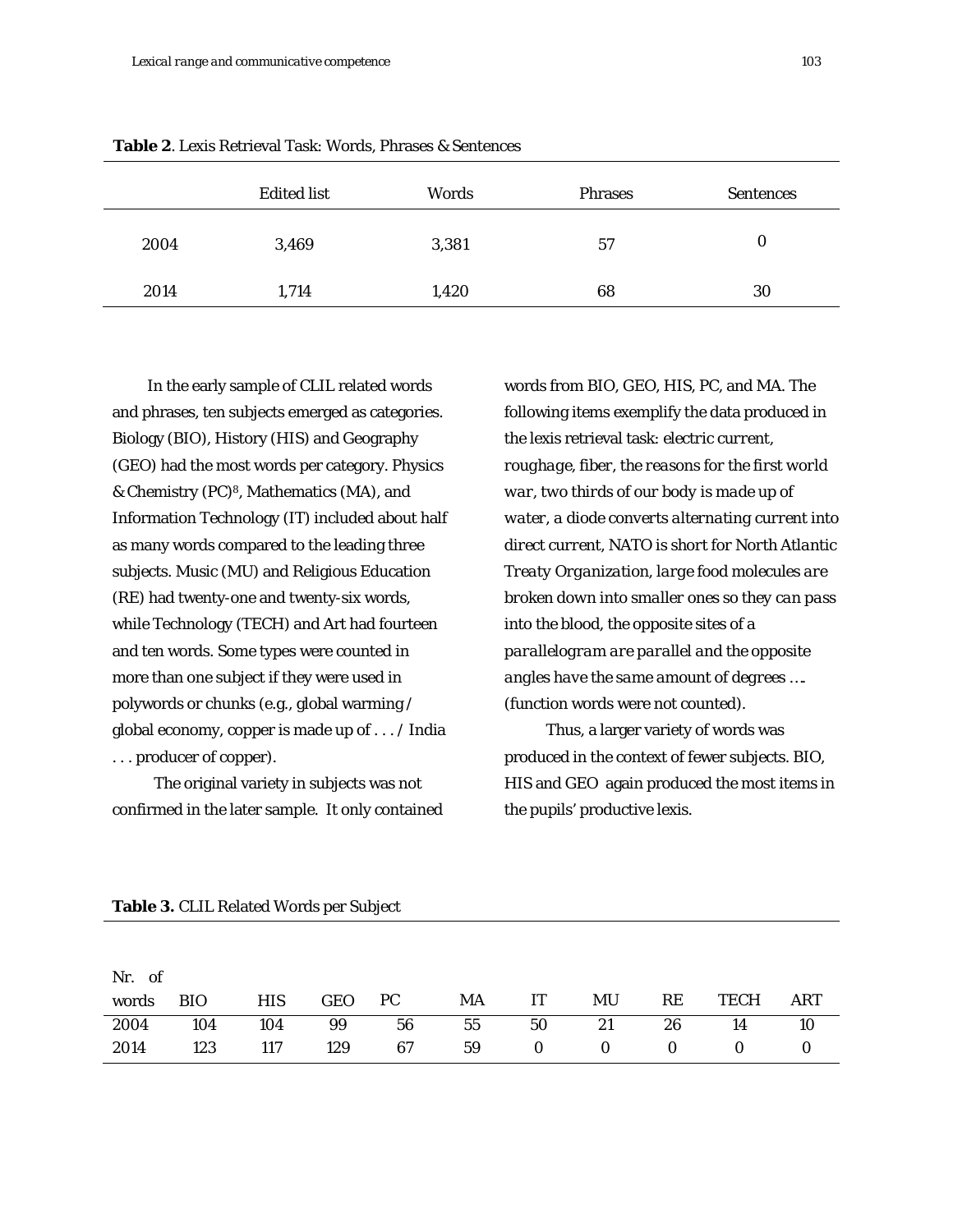### **Findings From Text Production**

The pupils' performance in the communicative tests was analyzed according to a framework consisting of twenty-one criteria9. The framework was developed to enhance consistency in marking and to encourage a holistic approach to evaluation through counting frequencies (words, phrases, sentences, mistakes…), in addition to a more judgmental evaluation of overall performance based on a set of descriptors at five levels with five being the best rating10 (Richards, Platt & Platt, 1997, pp. 141-142).

### *Fluency*

Table 4 shows that pupils from CLIL classes were by and large more fluent than regular school learners, but that the fluency of low achievers did not benefit as much from a CLIL approach.

Taking data from observations into consideration it appears that the reasons for the "lack of fluency" in the performances of many low achievers seemed to mirror code-switching strategies which happened naturally in CLIL classes. Teachers and native speakers generally reacted instantly to L1 utterances of the pupils and hardly ever insisted on the use of L2. Even in their own statements teachers and native

speakers switched the code seemingly intentionally to support understanding. The only request for L2 to be shown in the observations was made by a pupil who (possibly because he was being observed) insisted on L2 during pair work. The same utterance provided another example of a situation which often happened in CLIL lessons without teacher intervention: pupils would switch the code within a statement, as in *"Hast du ein* sheet *für mich?"11* (German words italicized).

### *Continuous Speech*

Table 5 shows that pupils from CLIL classes were better in continuous speech, i.e., they spoke more and produced longer sentences than pupils from regular schools. They used fewer German words and interjections although they switched the code more frequently. Moreover, CLIL pupils were more elaborate than their peers at regular schools. They took risks, used conjunctions, and linking words. However, the increased number of words also raised the danger of making lexical mistakes. Pupils at regular school, instead, often went for the safest option, saying the simplest things in the simplest possible language thus avoiding incorrect language.

| Table 4. Fluency by ability groups (2004) |  |  |  |  |  |
|-------------------------------------------|--|--|--|--|--|
|-------------------------------------------|--|--|--|--|--|

|                     | $1st$ group | $2nd$ group | $3rd$ group |
|---------------------|-------------|-------------|-------------|
| <b>CLIL</b> schools | 3.53        | 2.92        | 1.78        |
| Regular schools     | 2.58        | 2.64        | 1.97        |

|                           | Number of<br><b>Sentences</b> | Words per<br><b>Sentence</b> | Code -<br>switching<br>after<br>Words | $%$ of<br>German<br>Words | Grammar<br><b>Errors</b> | Lexical<br><b>Errors</b> |
|---------------------------|-------------------------------|------------------------------|---------------------------------------|---------------------------|--------------------------|--------------------------|
| <b>CLIL Schools</b>       | 1,374                         | 7.71                         | 73                                    | 7.07                      | 596                      | 282                      |
| Regular<br><b>Schools</b> | 1,070                         | 7.03                         | 81                                    | 8.55                      | 635                      | 186                      |

#### **Table 5.** Continuous speech (2004)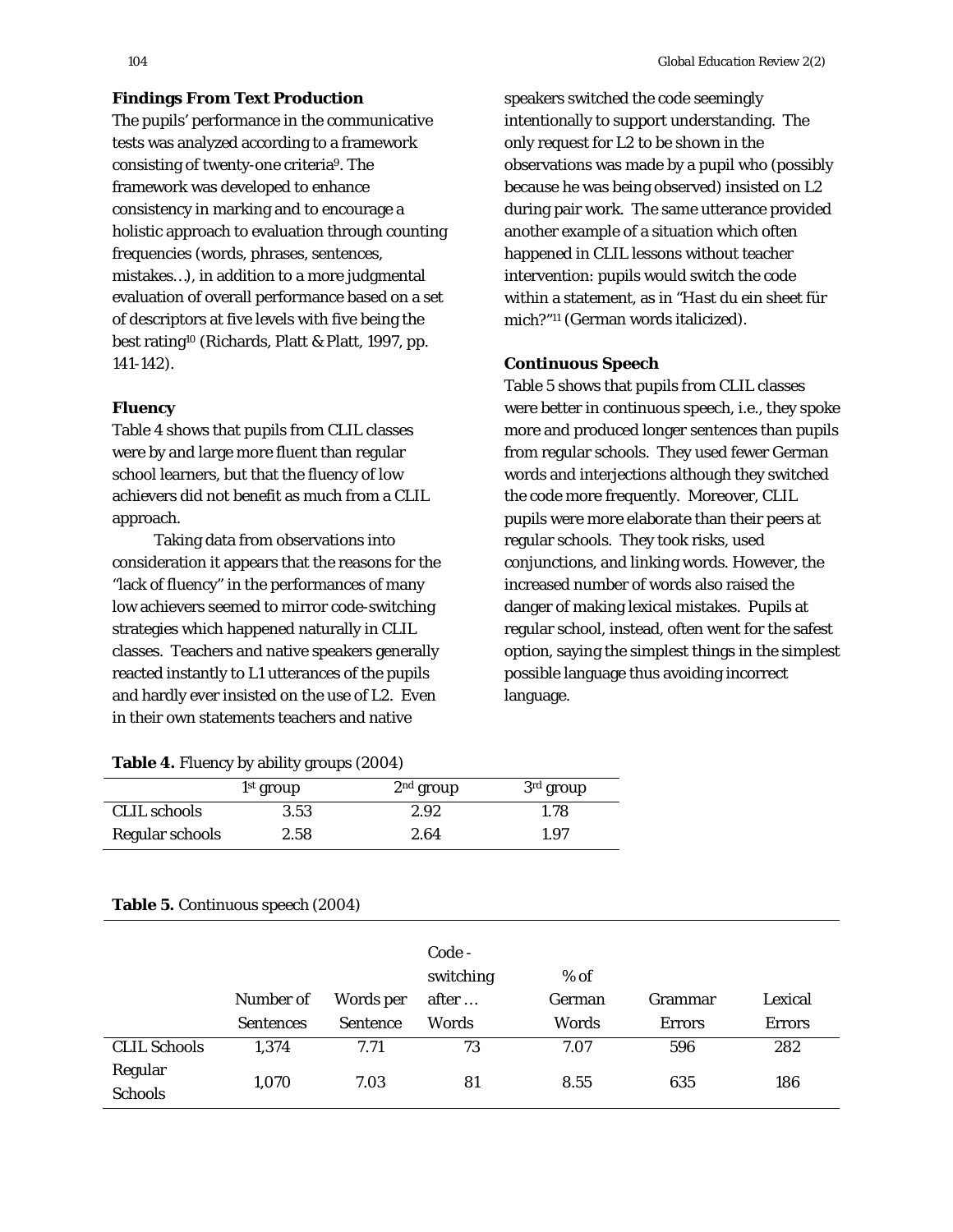One of the tasks required the pupils to describe Georges-Pierre Seurat's *"Bathers at Asnières".* While the texts from CLIL classes demonstrated resourceful use of lexis, variation in sentence structure and creativity; the texts from regular classes were not only shorter, but they also made little use of structures other than "there is" or "there are". Apart from colors, learners at regular schools used just one adjective, while the texts from CLIL classes were rich in the use of modifiers, e.g., sunny, friendly, happy, sad, shiny, slow, etc. Moreover, the texts from regular school classes only used the present tense, while the sample texts from CLIL pupils included references to the past, relative clauses, and adverbial clauses, as well as the explanation of possible reasons for things observed. Generally, the texts from CLIL pupils demonstrated more variety and they were more elaborate while those of regular school pupils were straightforward and simple.

The extent to which CLIL pupils demonstrated a more resourceful lexical range than regular school pupils also showed in the evaluation of English types (words counted without repetitions) produced by both groups in the spoken texts, and by each group individually.

Table 6 shows that CLIL learners used more than twice as many different kinds of words than regular school pupils. Only proper names (e.g., Danube, New York…) were more frequently used by regular school pupils. Comparing the results reflecting the lexical range the CLIL learners had produced with the number of lexical mistakes made in the texts, it was observed that although CLIL pupils seemed to have a more relaxed attitude towards mistakes (as observed in the lessons), they produced not just more creative but also more accurate texts.

As can be seen in Table 7, the CLIL pupils produced more incorrect words that did not spoil the message, but at the same time the number of missing words was less.

| Tuble of Horas Osca by Olim and Ivegana School's apholic fort Froudenon |              |       |                |                     |              |  |
|-------------------------------------------------------------------------|--------------|-------|----------------|---------------------|--------------|--|
|                                                                         |              |       | Adjectives     |                     |              |  |
|                                                                         | <b>Nouns</b> | Verbs | <b>Adverbs</b> | <b>Proper Names</b> | <b>Other</b> |  |
| <b>CLIL Schools</b>                                                     | 175          | 80    | 58             | 14                  | 13           |  |
| Regular                                                                 |              |       |                |                     |              |  |
| <b>Schools</b>                                                          | 67           | 38    | 18             | 25                  | ∼            |  |

### **Table 6.** Words Used by CLIL and Regular School Pupils in Text Production

**Table 7.** Types of Mistakes in CLIL and Regular School Classes

| . .                 |            |                     |                     |               |
|---------------------|------------|---------------------|---------------------|---------------|
|                     | Wrong Word | <b>Breakdown of</b> |                     | Inappropriate |
|                     | No Damage  | Communication       | <b>Word Missing</b> | Word          |
| <b>CLIL Schools</b> | 147        | 22                  | 60                  |               |
| Regular             |            |                     |                     |               |
| <b>Schools</b>      | 102        | 24                  | 108                 |               |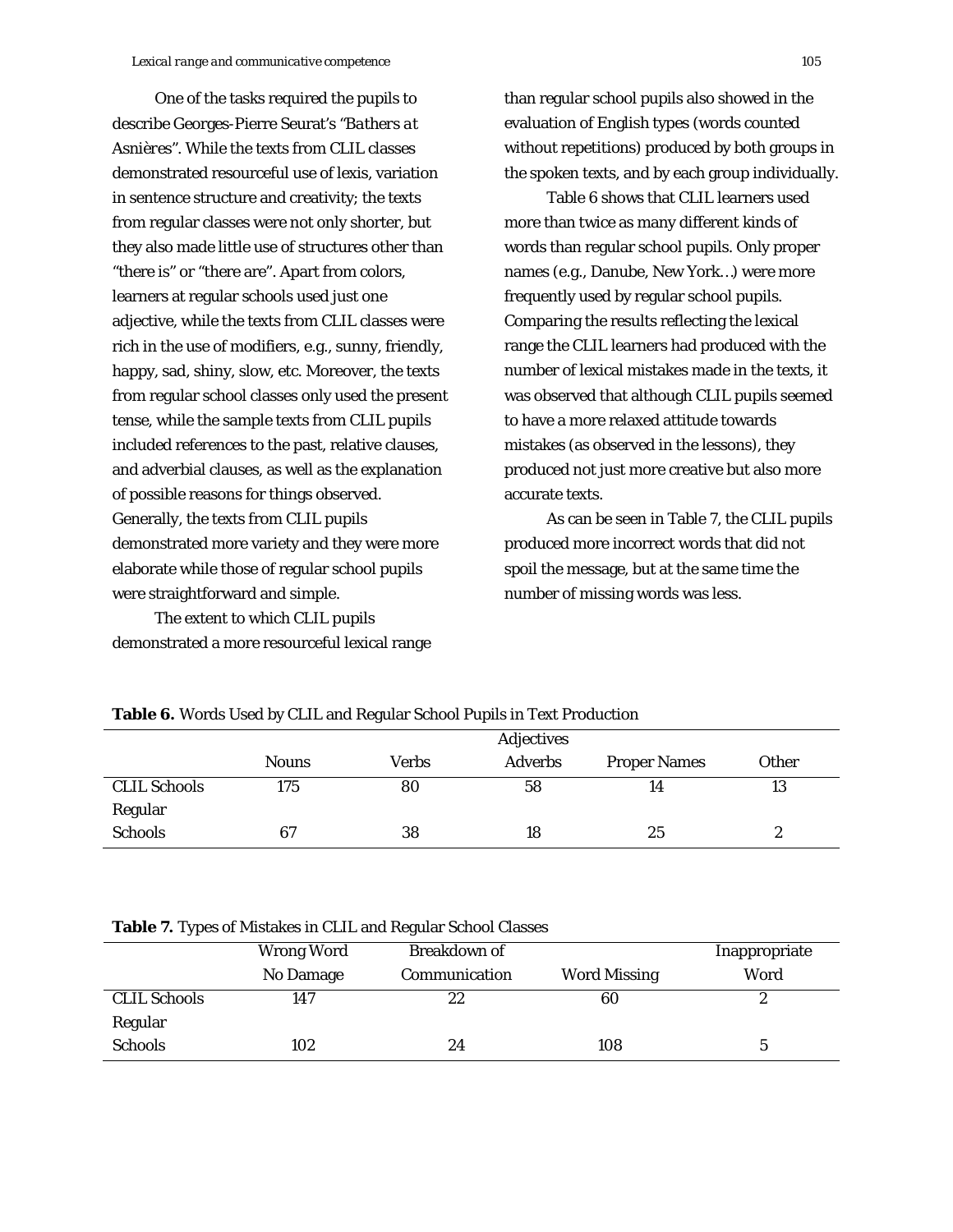The below text illustrates a sample text from a CLIL class.

> "It shows a sunny day in summer and a boy is swimming and some are on the boat. Maybe they want to fish. And on the grass there is sitting a boy. He looks very sad. Maybe he has got a problem with his girlfriend or at home he's got problems with his family. On the other side of the grass there are men with a hat on his head and he also looks not very happy. Maybe he lost his job or anything happened. And on this photo I see a dog beside a man who is lying in the grass. I see that he is dreaming about something. Maybe a girlfriend. He want to marry her. And on the back of the picture there are some flats and houses. There is *ah* is a beautiful forest at the back and ahm in the *Bootsteg* is *noch so* a young man who is looking to the water. Maybe he's searching for anything maybe he lost something. And also on the back is there are two men who are very slow and maybe they are hot. And one of them is lying on the floor and is looking on the floor and the other man is sitting on the grass. I think all the people on this picture have problems because they all look very sad. *Ahm* the water is very shiny and blue and the sky is also blue and white and there are a lot of boats in the water and there is one boat with an French flag maybe. It is colored with black. Beside one man are lying shoes and clothes and by the other man are also lying shoes and hat and on the backside there are there is maybe a bridge and there are very *ahm* there a people." (Sample text, CLIL class; German words italicized).

While the above text provides sufficient information about the picture, the following example from a regular school demonstrates how the lack of lexical resources creates a breakdown in communication. With the information from this description one would not be able to identify the picture.

> "*Also*, I see a lake with very *also*, *äh also* she and *äh* sie she were a boat and children *also* and I see, no, a dog. *Äh* she was very *äh glücklich* äh and the men right from the dog *äh* lay *äh liegt* on *der Wiese*. *Äh* she was she *wollt äh* swimming *gehen äh* swimming go. *Äh aber* the water was too cold and she was very *also*. She children played and she *äh* the other children *äh* shouted to him. *Äh* it is very beautiful and all the all the children and the other äh *füllen sich wohl und mehr fällt ma nicht ein*." (Sample text, regular school class, German words and fillers italicized).

Although attempts to produce complete statements in correct structural form were made, the pupil did not succeed in conveying meaningful information due to the lack of the vocabulary which would have been needed in order to do so:

> …I see a lake with …. (noun missing) …she was very… (adjective missing) …all the children and all the other … (verb missing) …the men right from the dog… (verb missing)

Apart from one exception all sentences were either initiated by a word from the pupil's L1 or by an interjection, which suggests that the pupil was not able to produce "language at ease". Additionally, it seems that the pupil had sufficient structure-based sentence starters but did not succeed in their completion.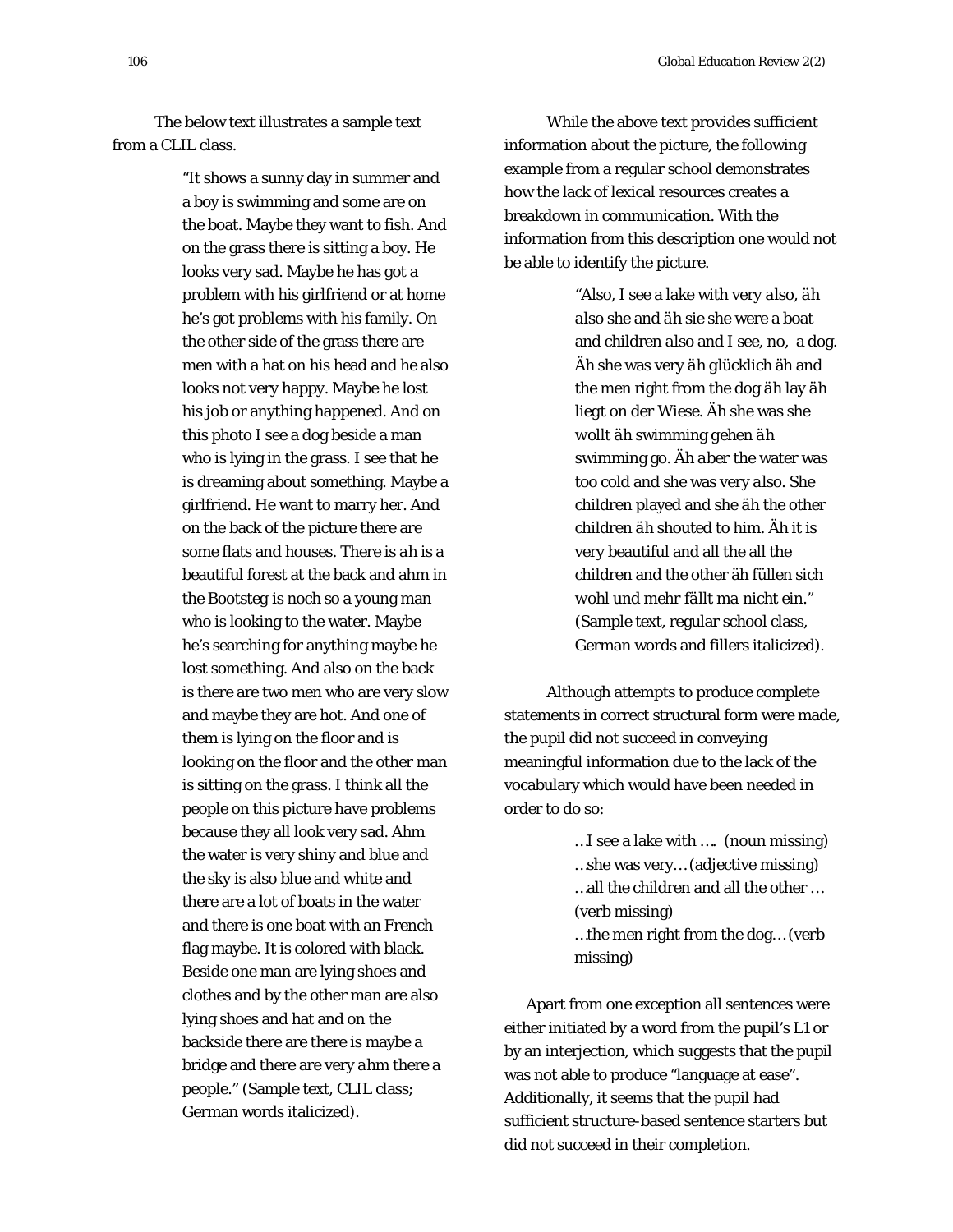#### *Creative and Divergent Thinking*

CLIL pupils also outpaced the regular school pupils as measured by the number of hints for creative and divergent thinking. CLIL pupils produced 22.67% more creative or divergent responses in the spoken texts than the regular school pupils.

The complexity of language and thinking involved in task achievement are crucial elements of modern FL education and teachers are increasingly interested in finding ways to promote their students' thinking skills and their language learning. CLIL is an ideal context for this ambition. If CLIL lessons encourage explicit vocabulary work in addition to the tasks and their fulfillment, i.e., if content learning is supplemented by explicit language learning, the pupils will most likely benefit from it.

Therefore, the analysis of texts produced by the 2014 cohort was expected to show better results than the results from the 2004 CLIL cohort.

## *Text Production After Explicit Vocabulary Instruction*

The texts that described Georges-Pierre Seurat's *"Bathers at Asnières"* showed that the cohort with explicit vocabulary instruction produced

slightly more but clearly longer sentences. Code-switching was not observed and L2 interference only occurred in place names (e.g., Nizza vs. Nice), which was not counted. Moreover, grammar control also improved.

Sample sentences:

*"I can see a boat with three people in nice hats. On the boat there is a France, the flag of France, and I think perhaps they are France people. I mean French people, who are maybe celebrating the national holiday."*

*"The boy who sitting by the water has brown hair and another boy in the water has blond hair and I think it's spring because, spring or summer, the summer the grass is fresh and green and the trees are green, too. There is a contrast with the gray color of the factories in the back which are …they are pollution, ah, polluting. Polluting the air really badly."*

Text samples show the increased use of compound and subordinate clauses, adjectives and adverbs, but also an increase in CLIL related words.

|                  | Number of<br><b>Sentences</b><br>per Pupil<br>M | Words per<br><b>Sentence</b> | Code-<br>switching<br>after<br><b>Words</b> | $%$ of<br><b>German</b><br>Words | Grammar<br>Errors per<br>Pupil<br>M | Lexical<br><b>Errors</b><br>per Pupil<br>M |
|------------------|-------------------------------------------------|------------------------------|---------------------------------------------|----------------------------------|-------------------------------------|--------------------------------------------|
| <b>CLIL 2004</b> | 38.16                                           | 7.71                         | 73                                          | 7.07                             | 16.55                               | 7.83                                       |
| <b>CLIL 2014</b> | 40.10                                           | 9.32                         | not<br>observed                             | 0.0                              | 12.25                               | 4.89                                       |

**Table 8.** Continuous Speech (2004 and 2014)

**Table 9.** CLIL Related Words in Texts about the Seurat Picture (2004 and 2014)

|      | <b>Nouns</b> | <b>Verbs</b> | <b>Proper Names</b> |
|------|--------------|--------------|---------------------|
| 2004 | 18           |              |                     |
| 2014 | 22           |              |                     |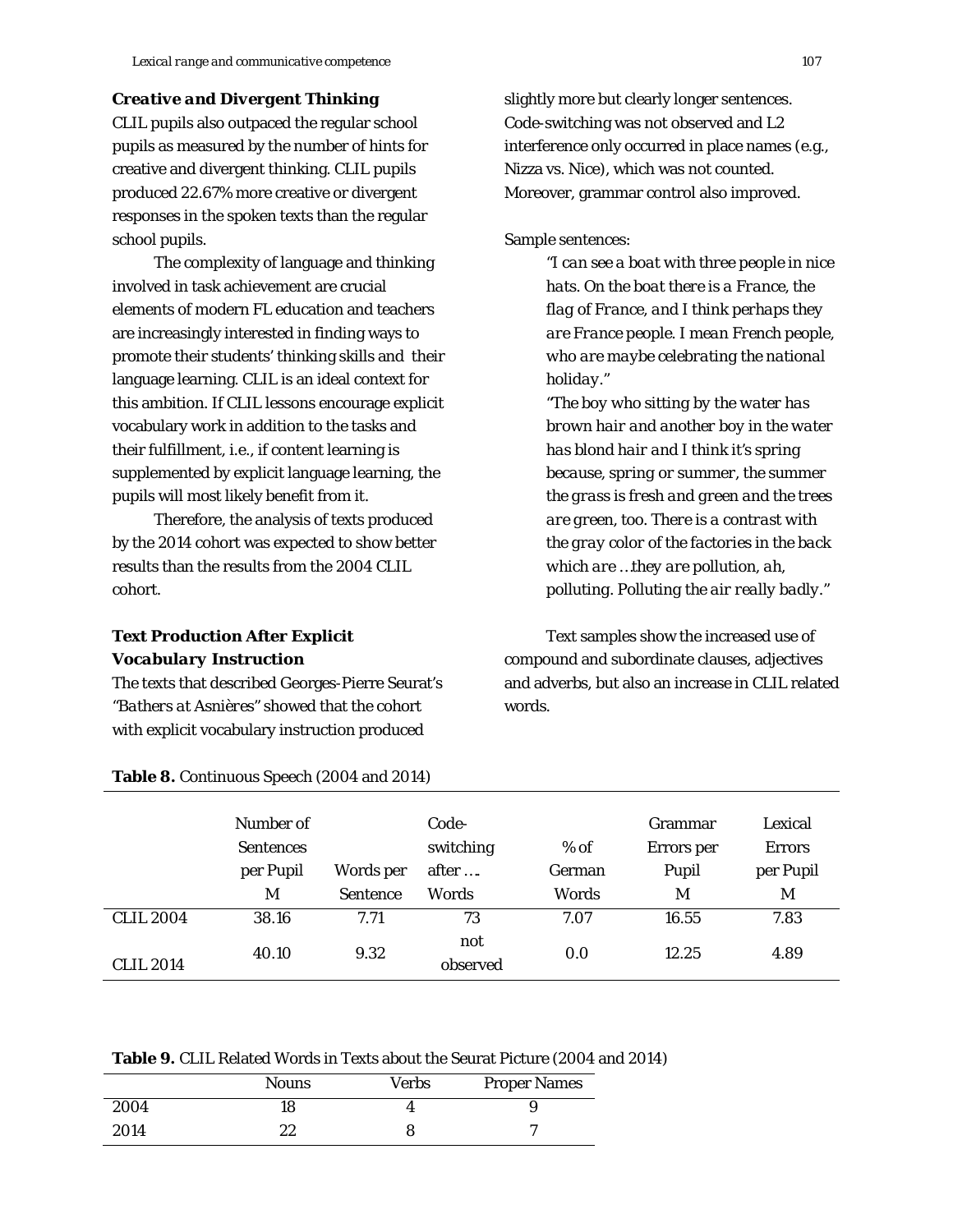The 2014 cohort used more CIL related nouns and verbs in their description of the Seurat picture but fewer CLIL related proper names (e.g., names of cities or names of rivers in France). Especially the CLIL related verbs had doubled *(to contaminate, to dangle, to deduce, to explore, to force, to navigate, to reflect, to vary)*.

The following samples were written by a year eight pupil whose course combined explicit vocabulary work in language and content lessons with process writing, provide examples of increasingly rich and more complex text production.

# Dear Patrick,

In the summer holidays I went to my mother's cousin and her family. They're Amish people.

The family lived old fashioned and haven't any electricity. That means no cell phone and no internet. The children don't went any more school after 8 years. They can't go to a university. They work after the school in a factory or as a farmer. They live ingreen lifestyle. That's good, because they didn't have noise and air pollution. My mother means that I'm playing too much computer games.  $\circledcirc$ I liked thefe, that there are a big family, because they help each other. I don't like that they haven't electricity, because then you haven't internet or anything that works with electricity.<sup>(2)</sup> I went there to school to see how the school looks like. It looks terrible, because it

 $\frac{3}{2}$  looks very old, like 100 years ago. It is good for me to go for two weeks there, but the Amish lifestyle is not for me.

Yours,

Dominik

### **Figure 1.** Sample of the First Version of Text Production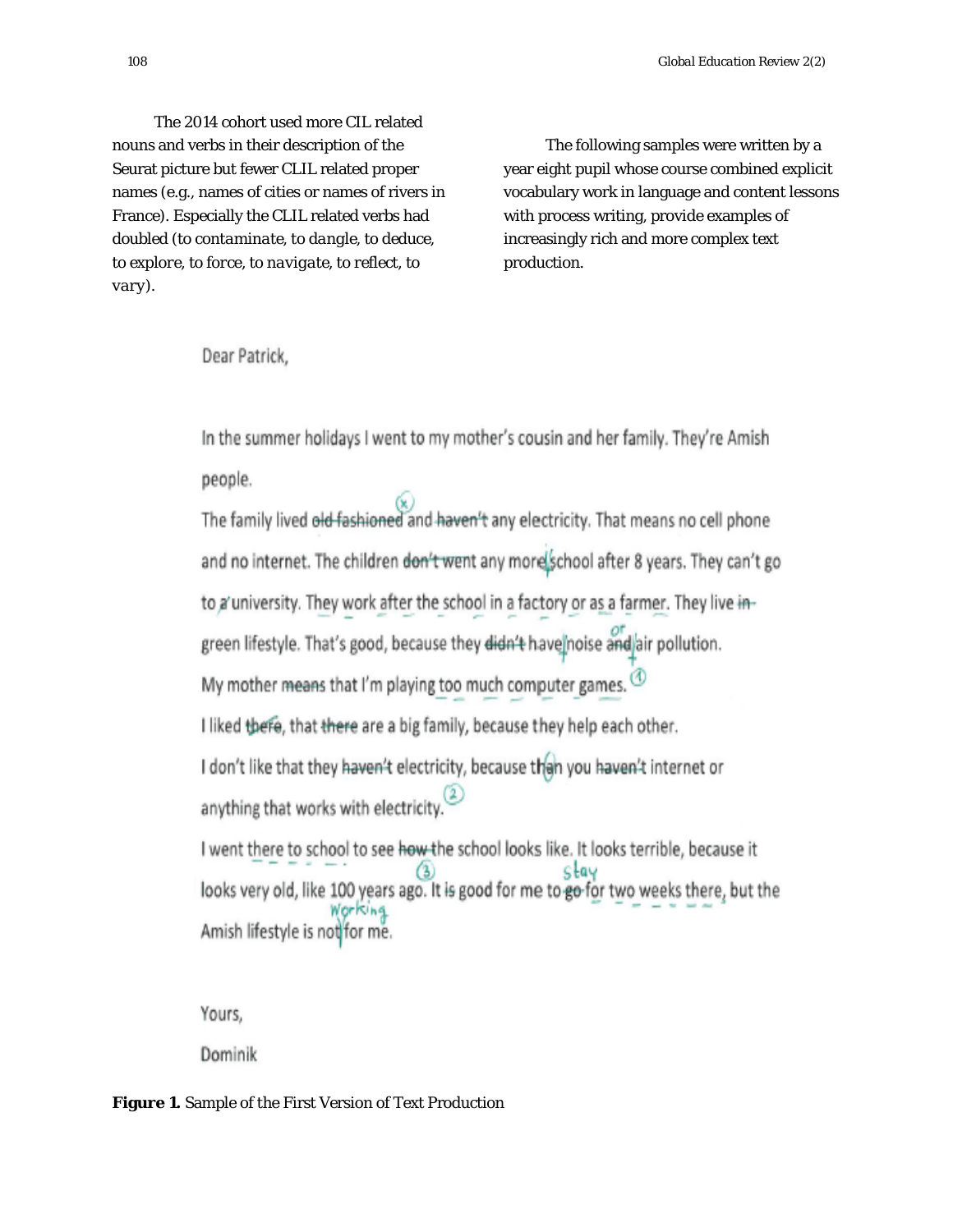The next sample is the fourth version in a series of process writing which concentrated on accuracy, linking sentences, creating coherent paragraphs, and embellishing the text with adverbs and adjectives.

The sample of the fourth version shows that explicit vocabulary work and process writing results in texts that are richer, not only

in their lexical but also in their grammatical range. Longer and more complex sentences develop through the conscious use of linking words and sentence starters, which derive from a lexical repertoire that is explicitly taught with the goal of aiding learning. This can be seen in Figure 3.

## Let me tell you about my totally weird holidays.

In the summer holidays I went to my mother's cousin and her family. The family lives a terribly old fashioned life they and they don't have any electricity. That means no cell phone and no internet. The children don't go to school anymore after 8 years. They can't go to university and so they can't have many really interesting jobs. After school they work in a factory or as a farmer. They live a green lifestyle. That's good because they don't have any noise or any air pollution.

**Figure 2.** Sample of the Fourth Version of Text Production

- $\triangleright$  You are the specialists now. Rewrite the text but don't only copy it!
	- © Link sentences wherever possible! (and, but, because,...)
	- © Use different "sentence starters" (- don't always start with "It".)
	- Add adjectives to make the text more informative and interesting.
	- Make paragraphs!  $\odot$

d

**Figure 3.** Process Writing in a Year Six CLIL Class (extract)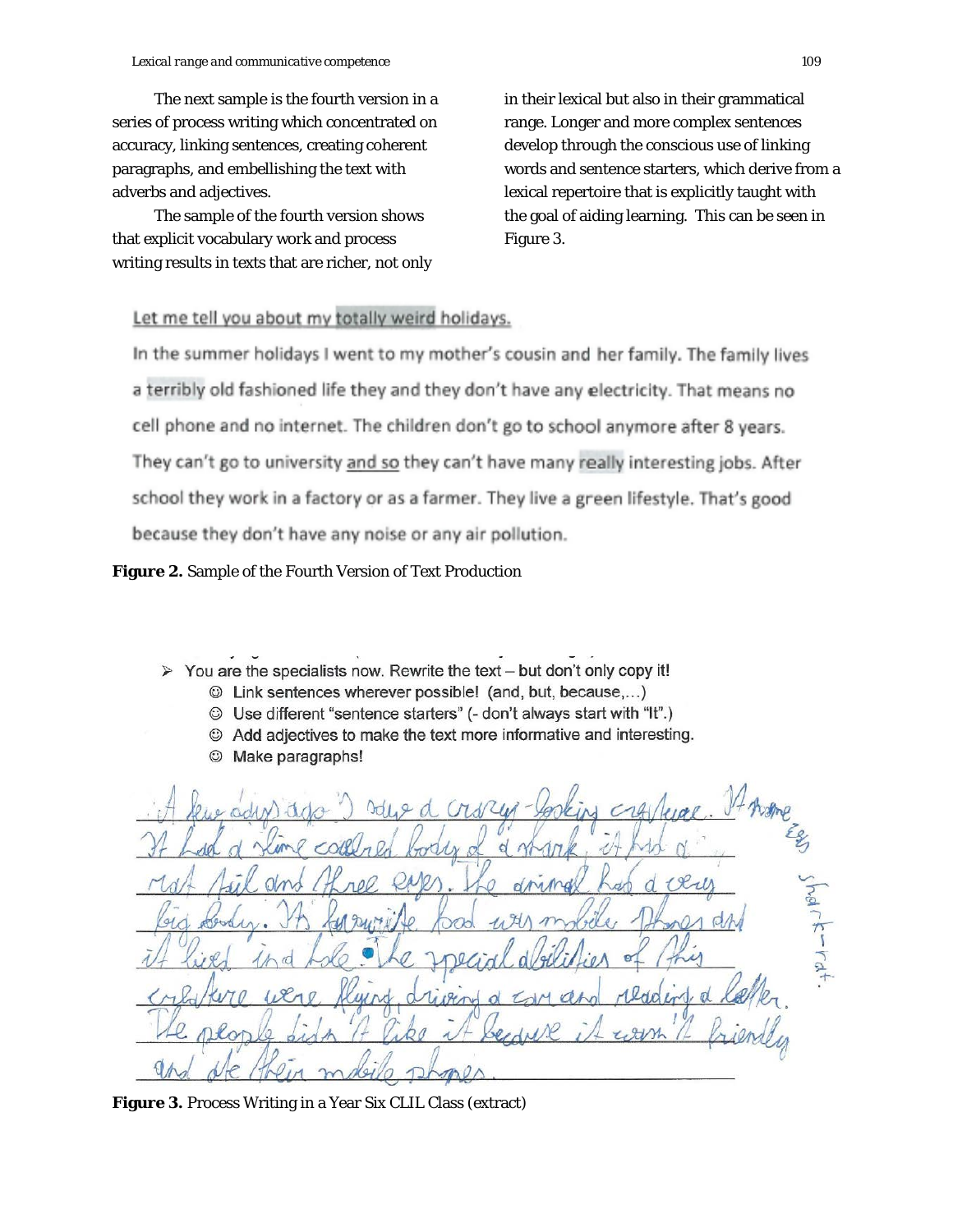The data also showed that even younger learners could benefit from explicit vocabulary instruction. The year six pupil was able to use complex lexical chunks such as *"a few days ago", "a crazy-looking creature", "a slime covered body"* or *"special abilities"* effectively after having been given explicit lexical input. Before the intervention the text read like this:

> *"It was a shark. It was very big, had three eyes and a rat tail. It lived in a whole. It ate Mobile Phones. It was not friendly."*

Explicit instruction in vocabulary instruction and process writing also resulted in improved performance in creative and divergent thinking. The students created longer texts with more creative ideas and detail. On the one hand, this was a result of instructions given by the teacher, as can be seen in the below feedback on the text in Figure 4.

On the other hand, pupils had to add detail and ideas to their writing if they were asked to make sentences longer through linking words or modifiers. In most of the cases, this resulted in explanations why things had happened as can be seen in the last sentence in the text shown in Figure 3.

- 1 What does this sentence have to do with Amish liferlyle?
- (2) What's the disadvantage of this?
- 3) Was there any thing else you were doing in the Arnish family?
- (x) You need either a nour in addition or an adverb instead of the

There is a lot of interesting information<br>in your text. Well done !! Please remember: goes - doesn't go<br>go - don't go Went - didn't go

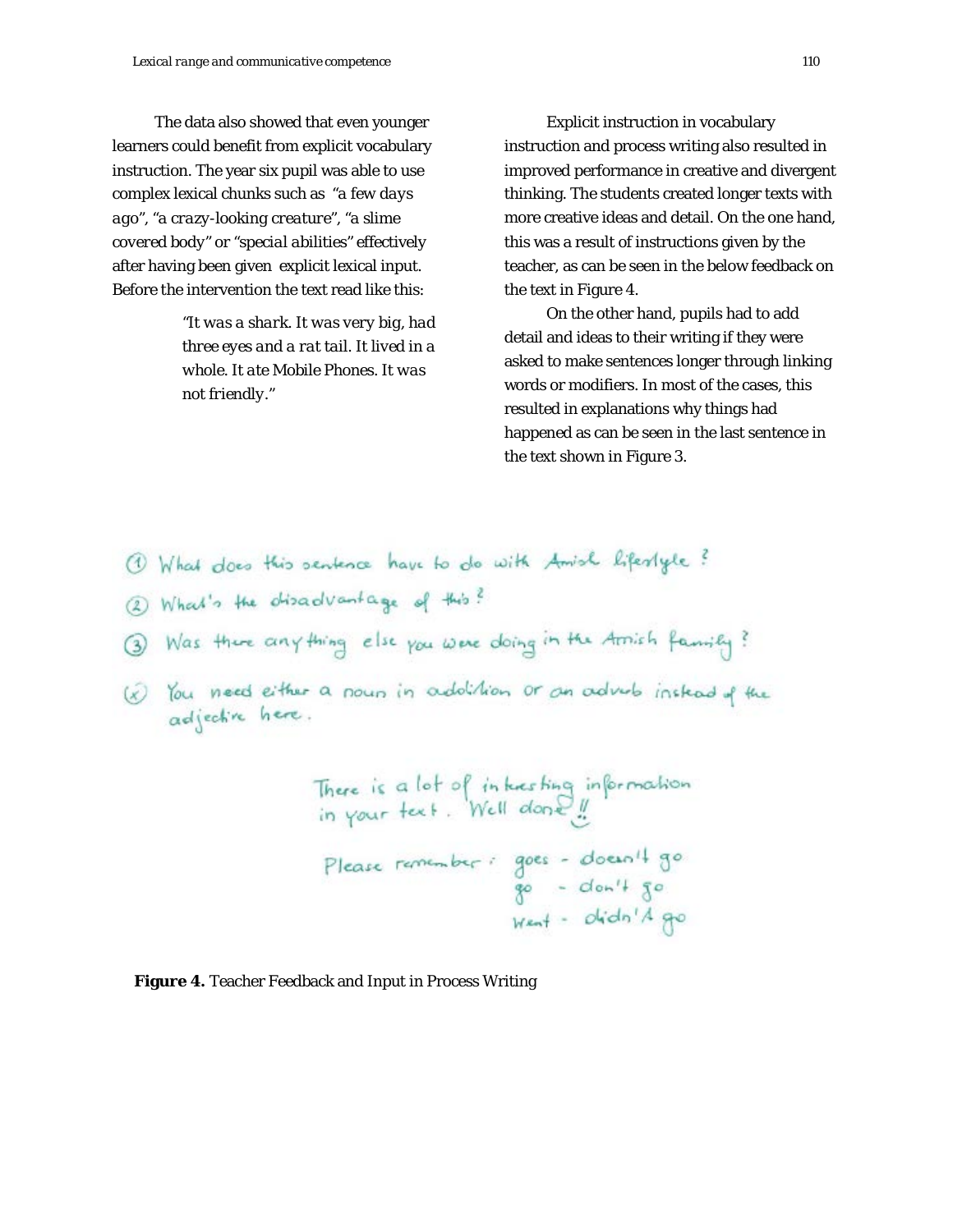# **Interpretation**

Data from a lexis retrieval task and a comparison of spoken texts produced by pupils in CLIL schools and regular schools showed that the additional instruction through bilingual education made the students more resourceful and fluent in L2 production but they also had a tendency to switch to L1 more frequently or to put less emphasis on accuracy than pupils from regular schools.

While increased lexical resourcefulness and fluency were certainly considered to be desired outcomes of bilingual education, more code-switching and lack of correctness had to be considered negative results and required reflection.

A possible explanation for this phenomenon was seen in the fact that by and large accuracy was more important in the subject English than in CLIL lessons, where making mistakes was not penalized and only incorrect or incomprehensible content was corrected. This might have encouraged the livelier speech and risk-taking amongst CLIL pupils. Pupils in regular schools produced lexically more restricted but more accurate texts. That the CLIL learners used more different words, which increased the risk of making mistakes, can be explained by the fact that in communication more meaning is carried by lexis than by grammatical structure. As suggested by Lewis (1993, p. 33), a focus on communication should result in increased emphasis on lexis and decreased emphasis on structure, which was observed in CLIL but not in regular schools.

As far as the frequency of code-switching is concerned it can be seen from the pupils' texts as well as from classroom observation that using L1 and L2 simultaneously occurs naturally and unconsciously with CLIL pupils and that a "standard" or "strict" evaluation of codeswitching, accuracy or fluency, as might be the case in monolingual English subject lessons, does not exactly reflect the routine of CLIL

learners, particularly not that of low achievers. The same should be considered in the evaluation of continuous speech which indicated that high and average CLIL learners showed more advantage over regular school learners although low achievers were lagging behind the good results of their peers.

This finding seems to confirm Helfrich who suggested that "[b]ilingual teaching seems to be very demanding for both learners and teachers, [and] it may be a frustrating experience for average or below average children" (Helfrich, 1993, p. 34). Moreover, many teachers and principals confirmed that CLIL should be "voluntary, limited to basics for all learners, while the gifted and talented pupils should get optional supplementary input" (Mewald, 2004, p. 470). Conversely, Baker (2002) argued that especially with young learners or low achievers the impact of bilingual education should not be subject to short term evaluation because some effects could only be observed on a long term basis. Therefore, it can be concluded that within the context of Lower Austrian CLIL schools the 2004 study provided evidence of the positive impact of bilingual education on the learners' communicative competence in English. At the same time the 2004 study provided direction for improvement, which was pursued in some CLIL schools through more explicit instruction of vocabulary.

Ten years later a much smaller but similar study sought to investigate the impact of explicit vocabulary instruction and its results suggested that teachers were able to lead their learners to a communicative competence that showed no code-switching, an increased lexical range, and also fewer grammatical and lexical errors. This result emphasized the importance of explicit vocabulary instruction and suggested that new developments in learning materials and electronic resources might provide still better results if implemented.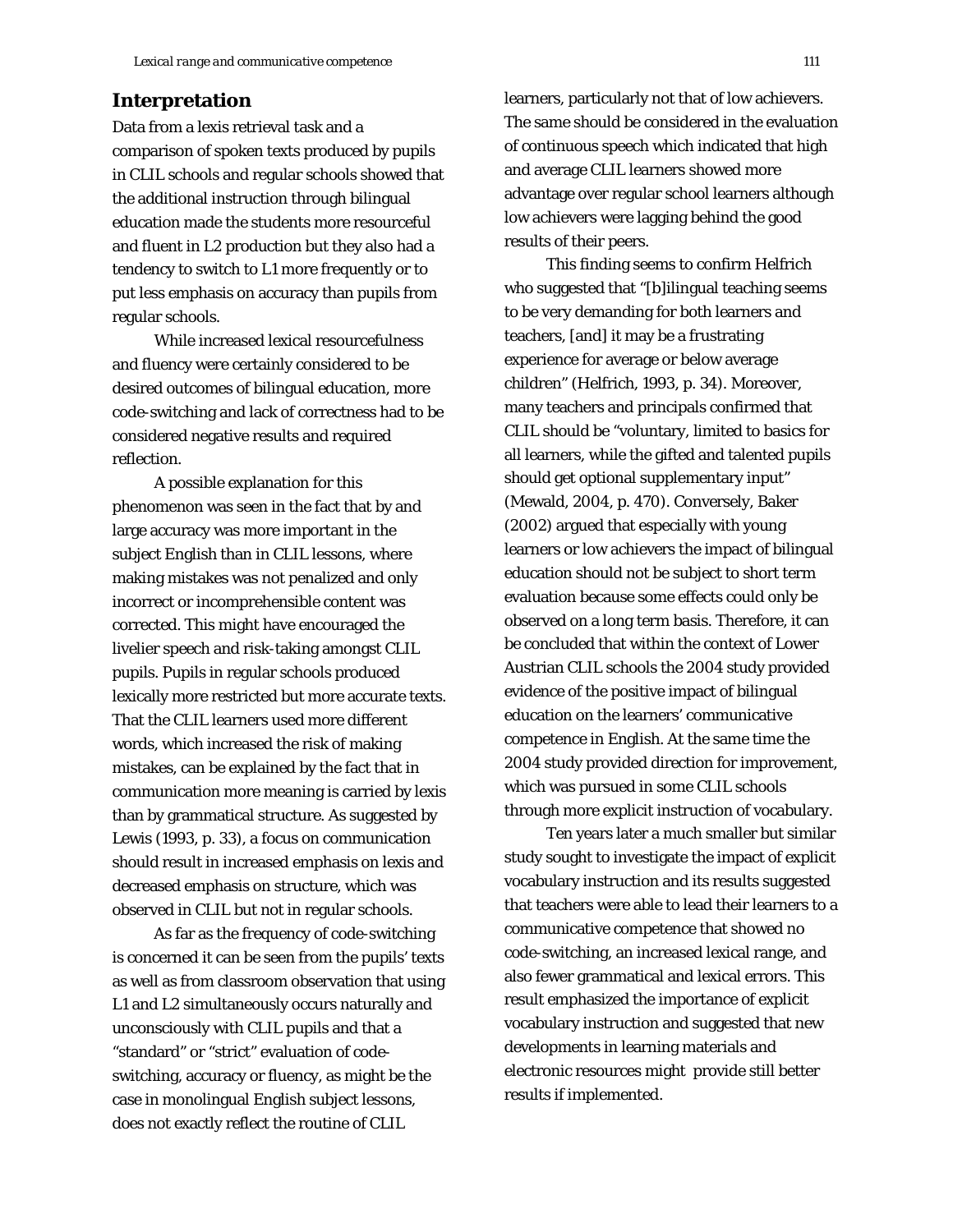#### **Outlook**

The grounding of communicative language teaching in genuinely functional and authentic concepts happens naturally in CLIL classes. Communicative strategies supplemented with individualized and explicit vocabulary work through conscious and autonomous training of collocations and phrases in meaningful and contextualized units enables learners to become more fluent and creative in their production. In order to reach this goal, vocabulary has to be learned and practiced in real life contexts, using comprehensible but progressively authentic and accessible content.

The fact that *input* can only lead to *intake* if it is comprehensible for every user constitutes a potentially difficult scenario in increasingly heterogeneous CLIL classes.

Therefore, items that are chosen for explicit vocabulary work should be relevant, appropriate, and linked to their word families, and should include collocations and alternative meanings to create new elements that can be connected to existing ones by the individual learner.

Conscious and autonomous training in connection with strategic personalization is crucial because lexis that has already been primed in one's brain can only be added and create a greater and more precise personal lexicon if existing items receive addition, reformulation or even correction and changes though new input. This does not work by using linear vocabulary list. More creative solutions such as lexical notebooks including mind maps, text/dialogue frames, or flow diagrams etc. are necessary to achieve the goal of continuous and complementary (rather than purely additive) lexical development. Such solutions open opportunities for personalization by adding what is relevant and necessary for the individual learner over time, which is helpful when it comes to remembering what needs to be learnt, as opposed to copying what is already printed in a course book which does not allow for

personalization.. If what needs to be learnt is contextualized and personalized, the chance for intake is higher and the crucial motivation to become a lifelong learner of language(s) is much more likely.

Students create better spoken and written texts if they receive explicit vocabulary instruction as suggested in CLIL classrooms, they feel more at ease and they become more motivated to language learning, which also supports *plurilingualism*.

Teaching strategies that encourage explicit learning strategies in the learners' vocabulary acquisition process that employ emergent and ever growing lexical notebooks rather than linear vocabulary lists seem to be powerful aids in becoming better and more efficient language learners.

Future research, more overt and strategic support in methodology courses, and more targeted material development should thus be encouraged to aid *plurilingualism* and its ultimate goal: successful communication in *plurilingua*l societies.

## **Notes**

1. CLIL, more frequently used in a European context, is used synonymously to CBI in this article.

2. NS – native speaker.

3. Corpus (corpora): A collection of linguistic data, either written texts or a transcription of recorded speech, which can be used as a starting-point of linguistic description or as a means of verifying hypotheses about a language (corpus linguistics), (Crystal, 1997).

4. The Austrian translation for EAC was "Englisch als Arbeitssprache". The term was replaced by CLIL in the 1990s.

5. See 3, above.

6. Knowledge of the world.

7. A type-token ratio of 1.0 would suggest that none of the words in a set has been repeated. 8. Physics and Chemistry are taught as one subject.